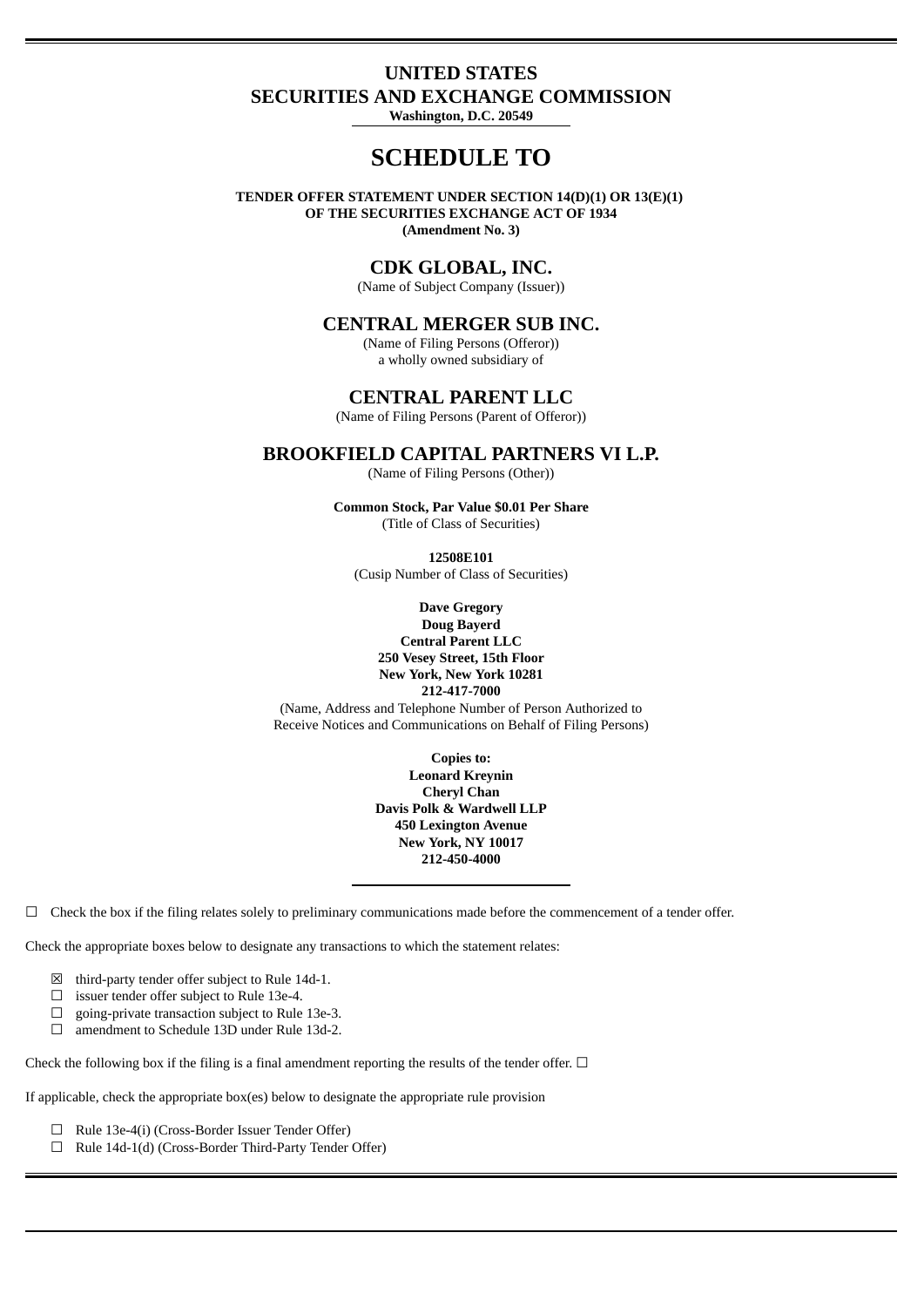This Amendment No. 3 (this "Amendment") amends and supplements the Tender Offer Statement on Schedule TO filed by Central Merger Sub Inc., a Delaware corporation ("Purchaser"), and Central Parent LLC, a Delaware limited liability company ("Parent"), with the U.S. Securities and Exchange Commission on April 22, 2022 (together with any subsequent amendments and supplements thereto, the "Schedule TO"). The Schedule TO relates to the offer by Purchaser to purchase any and all of the issued and outstanding shares of common stock, par value \$0.01 per share, of CDK Global, Inc., a Delaware corporation ("CDK" and such shares, the "Shares"), at a price of \$54.87 per Share, without interest, to the holder in cash, less any applicable withholding taxes, upon the terms and subject to the conditions described in the Offer to Purchase dated April 22, 2022 (together with any amendments or supplements thereto, the "Offer to Purchase") and in the accompanying Letter of Transmittal (together with any amendments or supplements thereto and with the Offer to Purchase, the "Offer"), which are annexed to and filed with the Schedule TO as Exhibits (a)(1)(A) and (a)(1)(B), respectively. Purchaser is a wholly owned subsidiary of Parent. This Amendment is being filed on behalf of Parent, Purchaser and Brookfield Capital Partners VI L.P. Unless otherwise indicated, references to sections in the Schedule TO are references to sections of the Offer to Purchase.

Except as otherwise set forth in this Amendment, the information set forth in the Schedule TO remains unchanged and is incorporated herein by reference to the extent relevant to the items in this Amendment. Capitalized terms used but not defined herein have the meanings ascribed to them in the Schedule TO.

#### *Amendments to the Exhibits to the Schedule TO.*

The Letter of Transmittal (Exhibit(a)(1)(B)), as amended by Amendment No. 2 to the Schedule TO, is hereby amended and supplemented by replacing the second paragraph on page 4 of the Letter of Transmittal in its entirety with the following:

"Upon the terms and subject to the conditions of the Offer (and if the Offer is extended or amended, the terms of any such extension or amendment), and effective upon acceptance for payment of the Shares tendered herewith and not validly withdrawn on or prior to the Offer Expiration Time (as defined in the Offer to Purchase) in accordance with the terms of the Offer, the undersigned hereby sells, assigns and transfers to or upon the order of Purchaser all right, title and interest in and to all of the Shares that are being tendered hereby (and any and all dividends, distributions, rights, other Shares or other securities issued or issuable in respect thereof on or after the Acceptance Time (as defined in the Offer to Purchase) (collectively, "Distributions")) and irrevocably constitutes and appoints Purchaser the true and lawful agent and attorney-in-fact of the undersigned with respect to such Shares (and any and all Distributions), with full power of substitution (such power of attorney being deemed to be an irrevocable power coupled with an interest in the Shares tendered by this Letter of Transmittal), to (i) deliver Certificates for such Shares (and any and all Distributions) or transfer ownership of such Shares (and any and all Distributions) on the account books maintained by The Depository Trust Company ("DTC") or otherwise held in book-entry form, together, in any such case, with all accompanying evidences of transfer and authenticity, to or upon the order of Purchaser, (ii) present such Shares (and any and all Distributions) for transfer on the books of the Company and (iii) receive all benefits and otherwise exercise all rights of beneficial ownership of such Shares (and any and all Distributions), all in accordance with the terms and subject to the conditions of the Offer. For the avoidance of doubt, each holder of Shares as of the record date of any regular quarterly cash dividend made by the Company after the date of the Merger Agreement will be entitled to receive cash payment for such quarterly dividend prior to the effective time of the Merger (as defined in the Offer to Purchase), whether or not such holder has previously tendered its Shares."

1